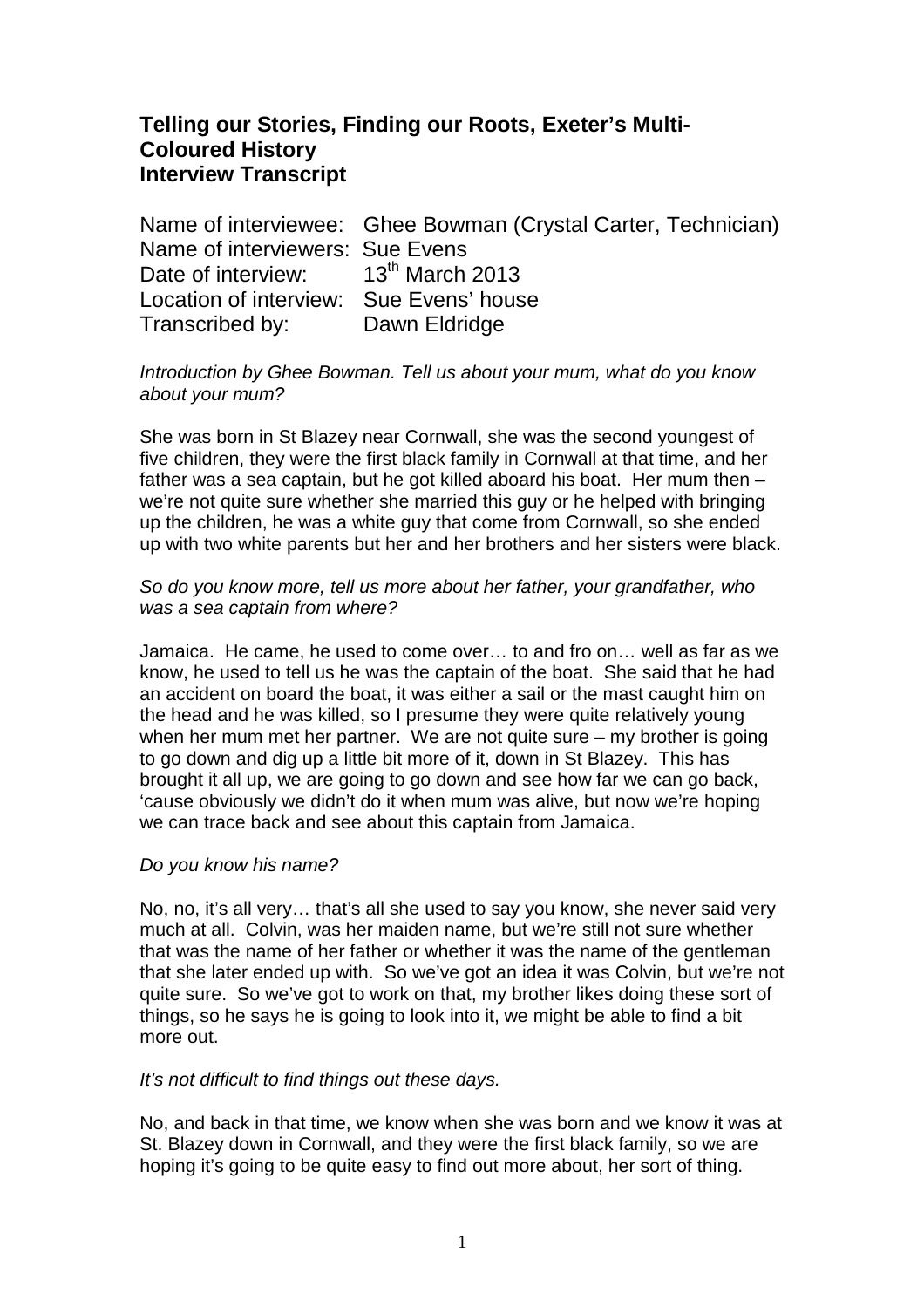I'm not sure I know where St Blazey is.

It's near St. Austell.

So is it quite a little place?

Yes.

When was your mum born?

She was born June  $12<sup>th</sup>$ , 1917.

So in the middle, or not the middle of the First World war? And she said, how many brothers and sisters?

There were five of them 3 girls and 2 boys.

Right, and she was number…?

She was number 4.

And they all had the same dad, this Jamaican sea captain?

Yes they were all black.

And any of them still alive?

No, mum was the last.

### And you don't have any idea what he was… was him coming to Cornwall, was that to do with the war or was he bringing things?

Bringing things as far as we could get from mum, he wasn't anything to do with the war like, it was to do with delivering things, sort of cargo, that sort of thing… that's what we got out of her. She was very vague herself, maybe they were very young when he died. I know there was 5 of them, their ages were very close, so they might not have been told a lot by her mum. They never talked very much, did they, in those days, you know what I mean, just sort of kept everything to themselves, sort of thing. But I know she did say they were the first black family down in Cornwall and Cornwall apparently is a very funny place to live, if you don't fit in you don't fit in, you know what I mean, the Cornish. So that's what she used to tell me. But they had a good life down there.

[mobile phone rings.. silence]

So, tell us what you know about your mum's life as a child. She was born in 1917 so growing up in the '20s and then into the '30s with her four brothers and sisters in a small… and they stayed in that same village of St. Blazey?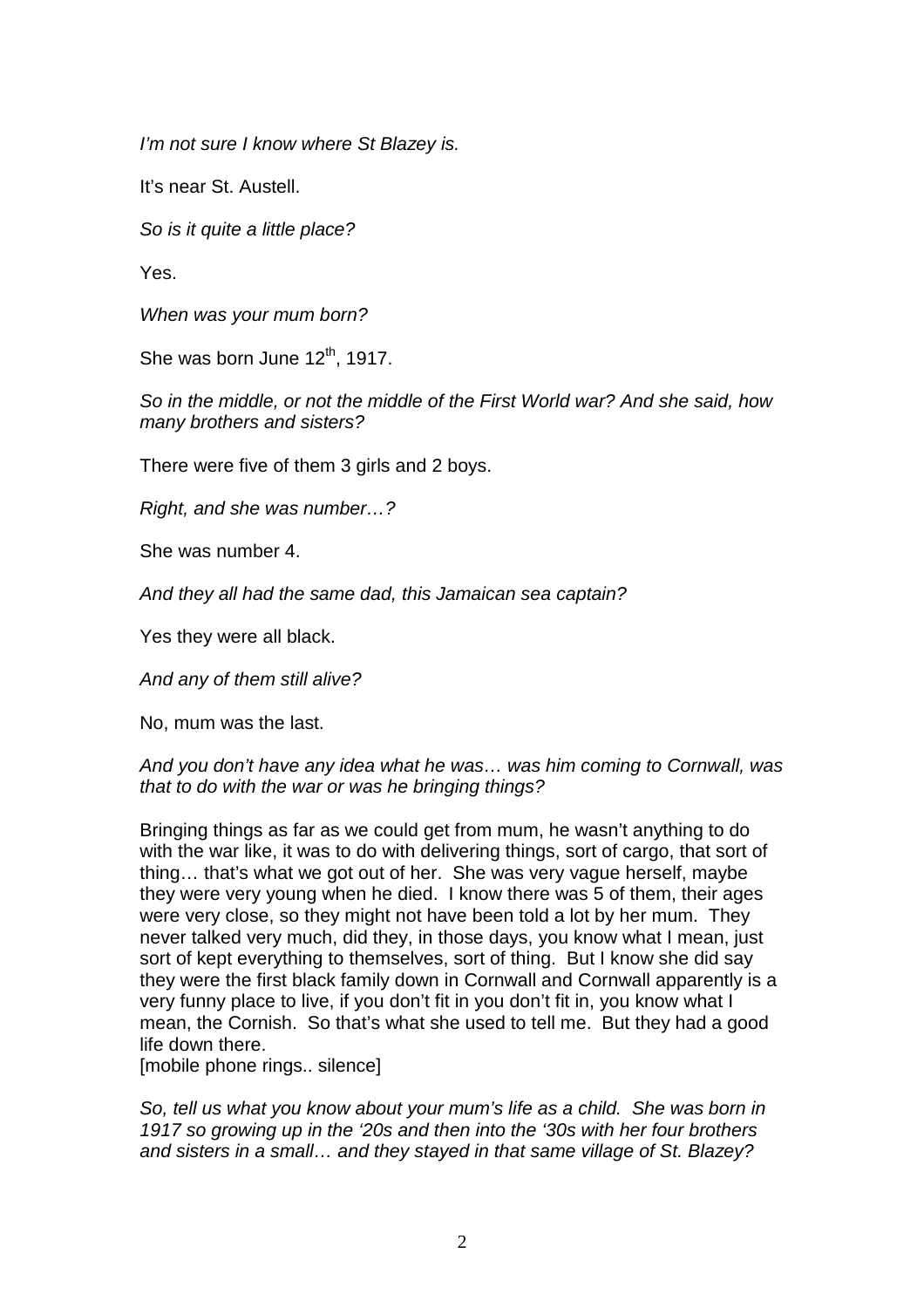Yes, as far as we know they stayed in St Blazey. As far as we know, she then came to Exeter because she was a, she learnt, she was a typist, she used to work out at the airport, we know that. She used to work a couple of nights a week down at the pub in Longbrook Street,

### The Black Horse

That's it! She used to work a couple of nights down at the Black Horse. She met my father, he introduced her to his mum, no sorry, his Aunty and she stayed, lived with my Aunty which is just across where the new John Lewis car park is, a big estate there of old houses and she lived there. And when she came to Exeter she met my father.

### Do you know why she came to Exeter? So she was about 20/21?

Yes, I think as far as we know, she just wanted to do, go somewhere different. There wasn't any reason for it as far as I know. They had a good life, well looked after down in Cornwall, but I think she was very outgoing and just wanted to go somewhere different.

### And did her brothers and sisters stay in Cornwall?

Yes, they did for a while, and then one of her sisters moved to Launceston, which was Cornwall anyway, but another sister went up to London. So they were all, nobody really went very far. I know during the war she used to help out when there was bombs, when the bombs had fallen, what do they call those people that used to put a bag on their shoulder and go round…?

### ARP warden?

That's right, she used to do that, going round, looking at, checking where everybody, you know, was out, I know she did that as well, because she told us that.

### There's a couple of stories in here from the war which are very interesting one of which is about the time of D-Day when she was working at the airport.

Yes, this is just things that we vaguely remember. I expect if I read that it would bring it all back again, but the only few things that I remember is her saying that the Yanks were here and they didn't like dark people and she only had to walk the pub with fear. And my Aunt's place was over there so she didn't have to go that far, but she said she was followed by these three Americans one night, and she was in fear of her life, because they didn't like black people and of course they'd been into the pub, seen her in the pub, and followed her home afterwards, and she said then, she thought her life was at risk. She managed to just get in the house in time and shut the gate, so we do remember her telling us that.

[phone rings]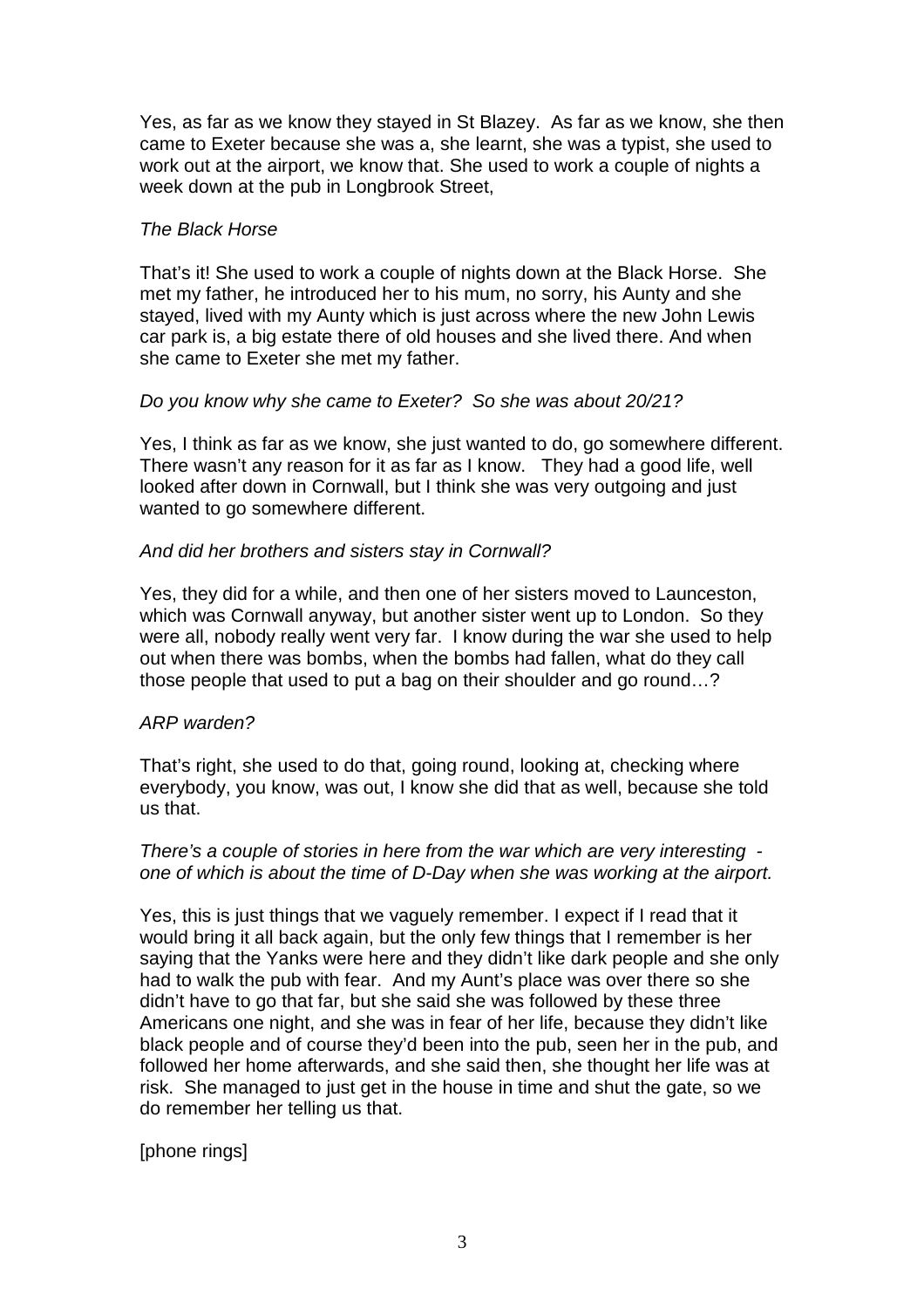That's one of the stories I do remember that she told us. Then it was mostly… she used to do what can I say, with having a lot of brothers and sisters, they didn't have a lot, so she used to have all her underwear made. So there was a shop here she used to go to, and she used to have all her undergarments all made specially for her, which she said she loved.

### So she must have had a bit of money then.

Yes, because she was working and doing that as well, I think it was only a couple of evenings a week that she used to work in the pub itself. But she was working full-time at the airport, so yes she treated herself, and then I think she got involved with my dad.

### Do you know when they met? And how they met?

I think he did meet her at the pub, because she was getting on for 30 then, she was older.

### So that was after the war?

Yes, he was a widower at the time, he lost his wife through [phone rings] he lost his wife through bowel cancer and he had five children so my mum, I don't think to be honest, she liked my dad but the thought of bringing up five children before her own, if you see what I mean, was very hard. She said my dad got funny and he could be like that, and he used to say that he would kill himself if she didn't marry him. This sort of thing, you know what I mean, and I think tugged at mum's heart strings.

### What was your dad's name?

Arthur

### Arthur Hendy

Arthur Hendy, that's him and that's my mum.

That's a lovely photo. So that's in the  $2^{nd}$  world war – what was he is?

In the desert rats in North Africa.

### And in Italy?

Yes, he had several of his fingers missing on one hand where he'd unwittingly, he used to laugh about it. He got into a jeep and gone across and didn't realise it was land mines everywhere and he'd gone across and in the end it caught him, but lucky enough he just escaped with a couple of fingers, but I think it was his thumb, those three there are missing. But other than that, he was quite, he got away with it. He always used to laugh about it, because they would say: do you know where you just drove through? And he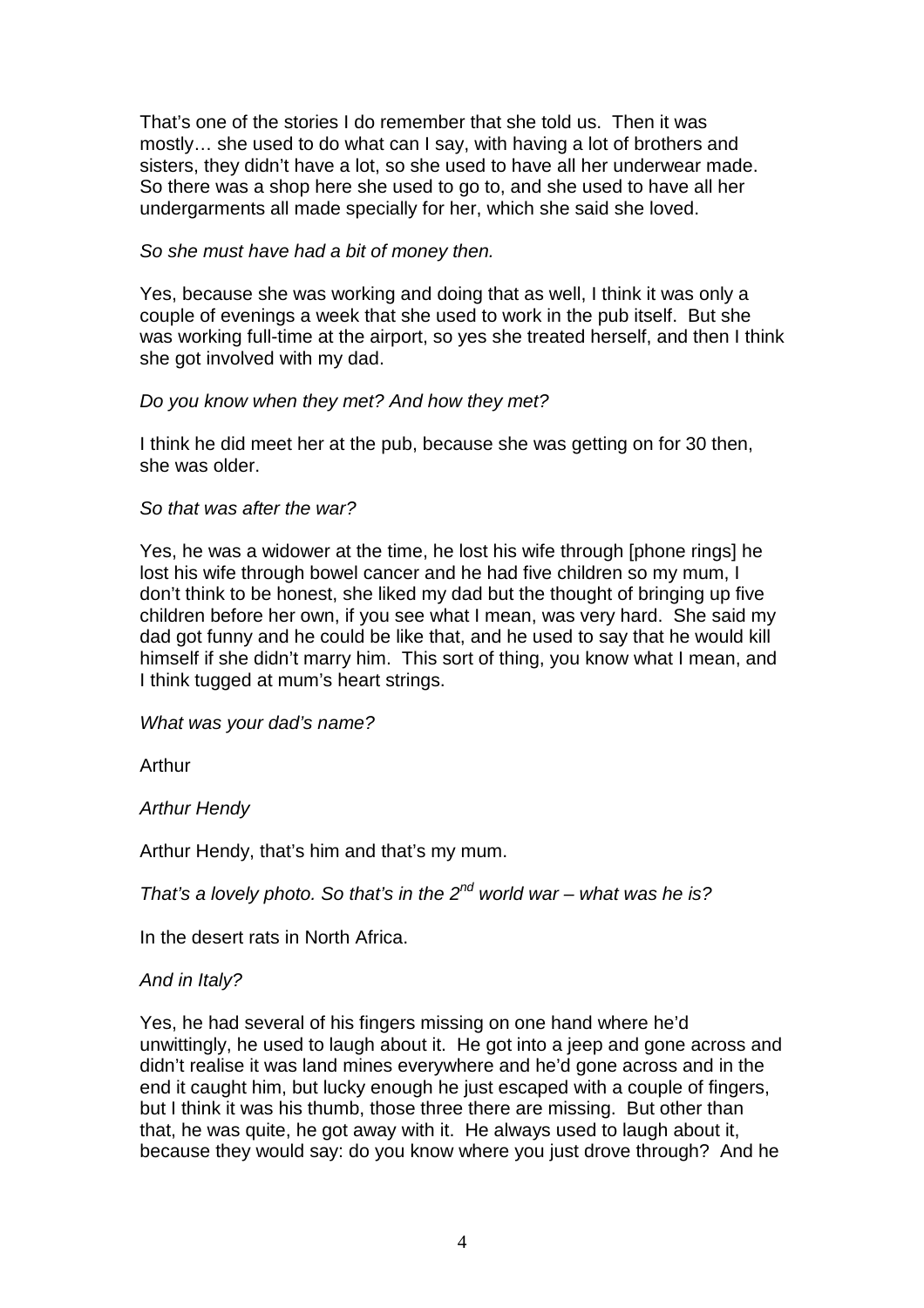used to think it was very, very funny. But yes, she married him and brought up his five children before she had seven of us altogether.

So there were 12 children, no, five…

Five that grew up and then she had seven of us altogether. She lost one and so she had six of us.

That's a lot of children, that's an enormous amount of children. So you've got 5 brothers and sisters and 5 step brothers and sisters?

Yes.

Wow, that's a big family.

Yes it is a big family. And I think she was 32 before she had me and 42 when she had my youngest sister, that was the last one. So in ten years she'd had 7 children, because she lost one in between.

Wow, that's amazing. So let's just get the dates right, so she married your dad in about forty –when do you think?

Well, she was 32 when she had me, so I would have thought it would have been about the '30s.

So she was 32 when she had you, so it would have been round about '48.

Yeah

Right. So there's you and you're the eldest?

Yes the oldest of the six.

So they were all born in late 40's and throughout the 50's.

Yes, like I said, I was born in '50 and my sister was born, what would that be, she's 9 years younger than me.

So '59 or 60. And what was your mum like as a mother?

Oh very good, yes, lovely mum, couldn't have asked for better.

#### In what way?

Well, she didn't, she never had nothing for herself, never worried about herself, it was always the children first, always kept us together. She was the one that kept us together really, 'cos as you get older obviously one goes this way one goes that way. And she was the one that sort of kept all the family together. With her mother still being alive, we all used to have, my dad had like the old Volkswagens in they days, we all used to travel down to St Blazey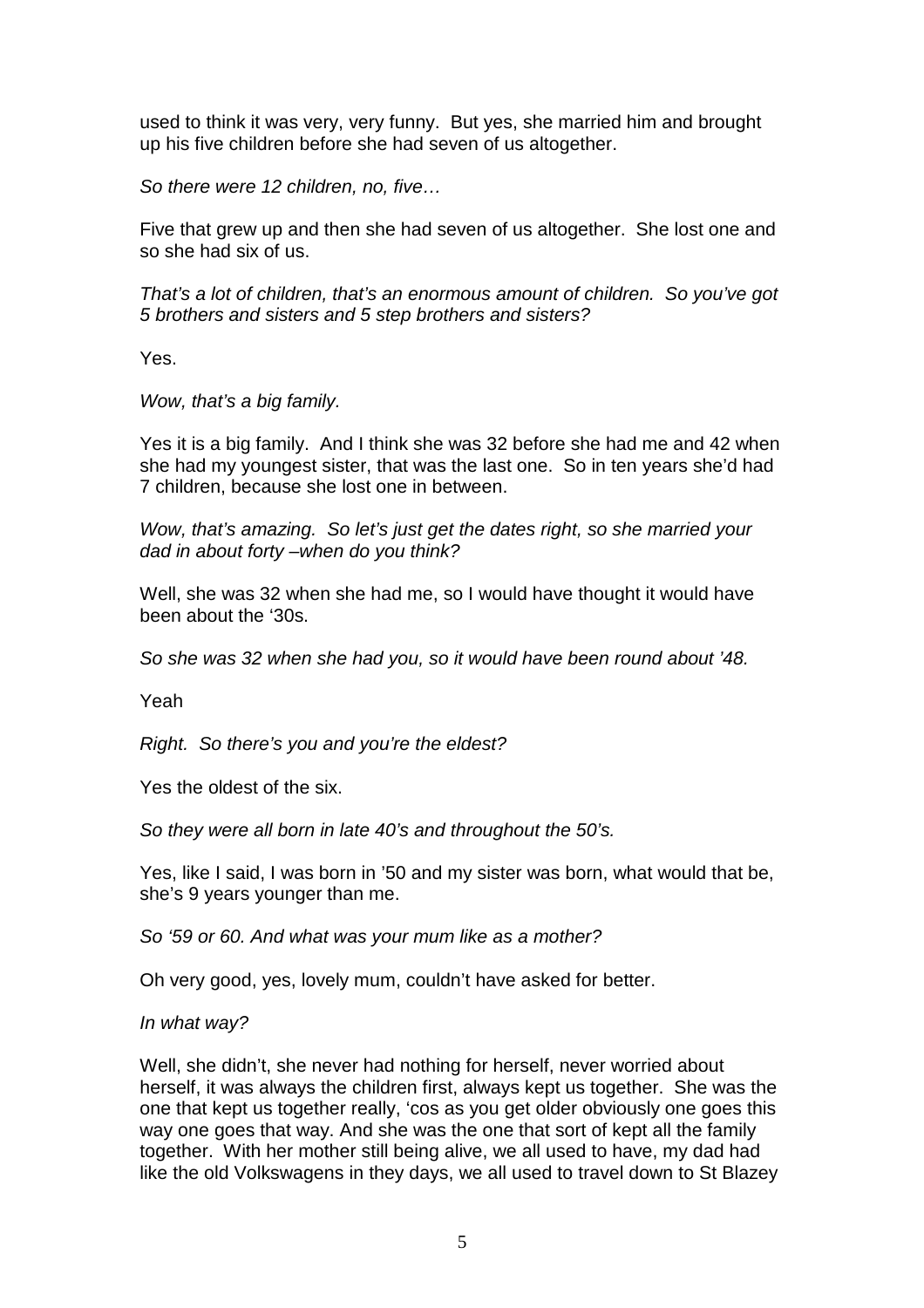to see my Nan down there, but all the time when we were younger, we all went together, everybody went together. We went up to the moors and it was all of us all the time, they kept us all together.

### So that was 11 children?

No, because the others had more or less grown up then, and she came up on the tail end of them starting to leave home sort of thing. But she was a great help to them as well, they were really grateful that she helped dad and that sort of thing. It's weird really, because I work and I met… we knew where they were sort of thing. I did meet a couple of his sons at work and they did work with me at one point, and they looked so much like my dad, unbelievable, because they were white. And it just seems funny that they were white and we're black, but yeah, it was a very good life she kept us all together. Very strong, very strong-willed woman.

### And you lived on Burnthouse Lane?

Yes, we lived in Briar Crescent which was just off of Burnthouse Lane.

### And where did you go to school?

We went to Bradley Rowe and then some of us went to the Priory and my two brothers went to Vincent Thompson.

Which is now St Peter's?

Yes. So we went to Priory and they went to Vincent Thompson

### Are there any interesting things you remember from your primary and secondary school days? What was is like in Wonford in the '50s and '60s?

Well to be honest, we don't understand, my mum said the same, they always used to say it was a rough place to live and all things like that, but the people we met were really lovely, you know what I mean, you could leave your doors open all things like that. It was lovely, all of us growing up we never had any problems with anybody out there. They'd respect you sort of thing, and we didn't have any trouble with colour either, which was quite unusual. Of course we were a lot lighter than mum, my mum was really dark, but of course as we're getting with whiter people we're getting lighter if you see what I mean. We never had any trouble with anybody at school.

### Did you mum ever tell you about experiences of racism or prejudice against her, either in Cornwall or up here in Exeter?

No, she didn't. Apart from the story with the soldiers, or the Americans, everybody seemed to treat her very well, she thought she was very lucky that the people she met and come into contact with sort of accepted her.

So there was no sense of her being an outsider?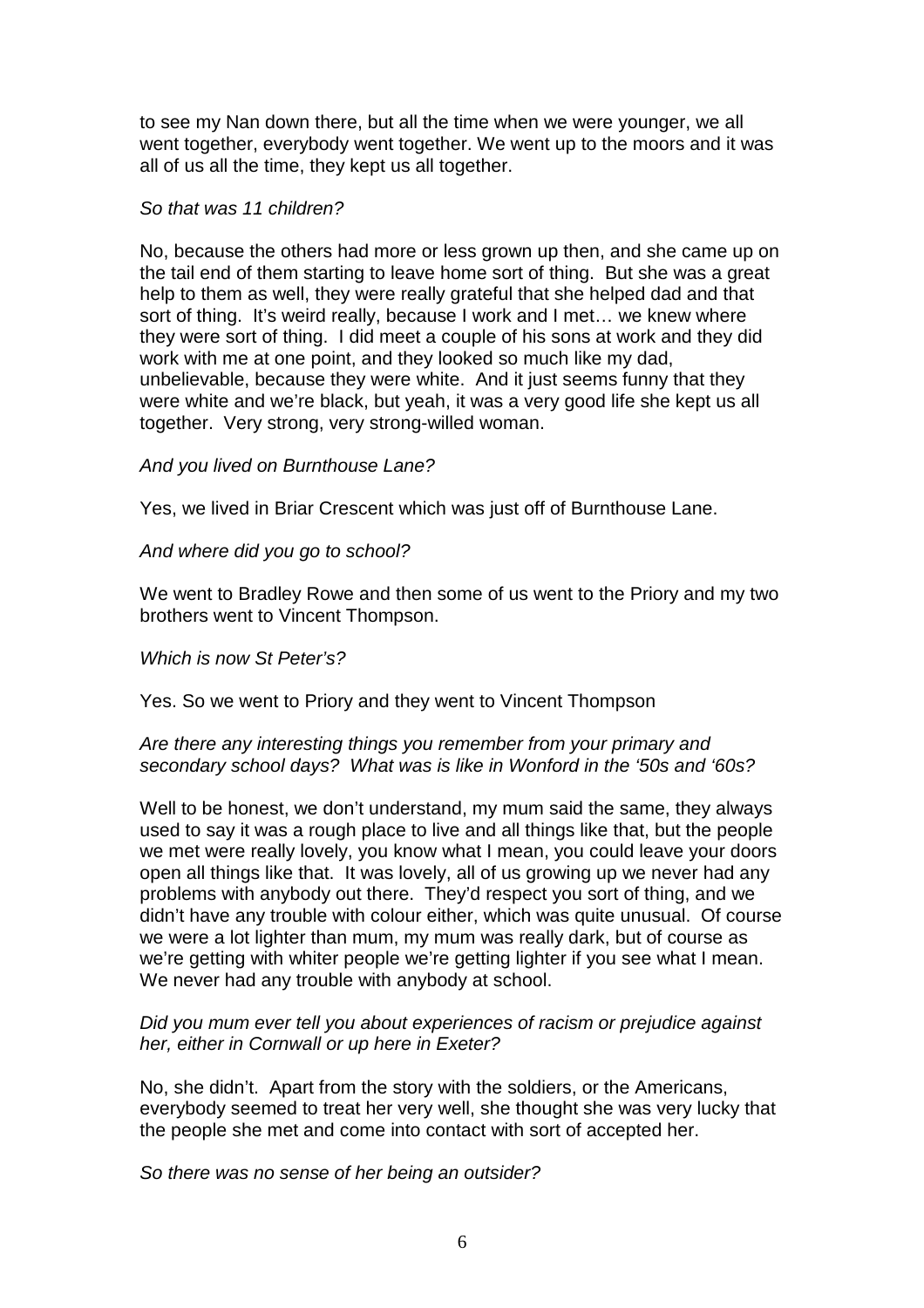No, she used to say that she was very lucky that people accepted her. But then saying that, my daughter was lighter, but she did have, she went to Bradley Rowe as well because I moved just down the road in Burnthouse Lane, I moved in Briar Crescent myself, and she did have racism, quite a bit.

### At school?

Going to school. She used to complain of having a lot of tummy aches and that and we couldn't understand what she was going on about. And we decided to just keep an eye on her, and it was a few guys, a few boys from Vincent Thompson that were beating her before she went to school.

Really, attacking her?

Yes

 $Wow - what$  in the '70s?

Yes, because she is now 38. So she's 38 now. And because of her colour, she was taken for like Indian as well, and she did have a few jibes, they thought that she was Indian, but she wasn't. So she had a bit of racism growing up. My son didn't, because he's more white I think, and none of my sisters and all that and their families, they don't remember any either.

### Any your sisters and brothers all lived, continued to live in Exeter?

Yes. But it skipped us and went to my daughter. But other than that, my mum always said that we were very lucky that we met people and they accepted us for who we are, which was very strange in those days, you know, anything different people would take offence against, things like that. But that is the only case of racism that I can remember from our family.

### And do you remember when you were growing up in the '50/'60s in Wonford, do you remember any other children from elsewhere, any other children who looked visibly different? Or adults?

There was a couple of coloured people there, they lived a little bit further over in, like, Rifford Road, but they were coloured as well, they were the same colouring as us, they were Caribbean. Other than that, no, they were mostly white. [laughs]

### And do you feel, how do you feel, or your mother, do you think she felt any connection with Jamaica even though she knew very little about her father?

Yes, I think this is what my brother wants to look into now, because she really wanted us to find our more about her dad, because obviously she didn't really know a lot and she was really interested that if any of us did any travelling, we could go there and maybe look up and see if we could find out anything.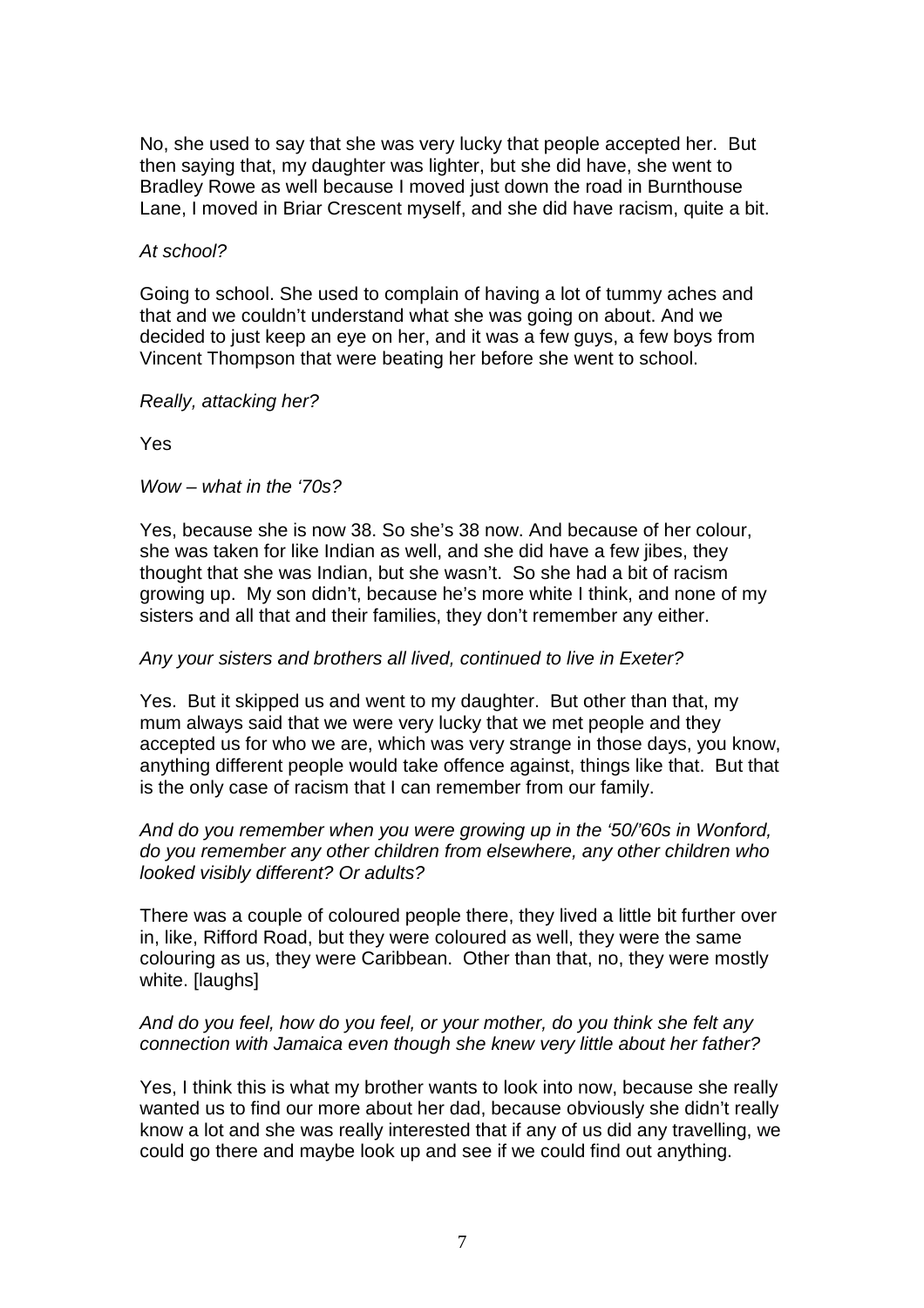### She didn't ever go to Jamaica?

No, never. They never.. I suppose.. she was bringing up at least 7, 8 or 9 of us most probably, money was scarce, wasn't it, she didn't do, she was home looking after the children and I suppose there wasn't a lot of money to do any travelling. She never really went anywhere, to be honest, except for like down to see her mum and that sort of thing, go out week-ends and that, travel about. My father used to take the old primus stove and cook and that for us all. So we basically all stayed together all around Exeter and Devon, really.

### Sounds like a very happy family life?

Yes, yeah.. they were both very good parents and they both believed in keeping everybody together, and we didn't really know anything different, just thought that's how it was. T'int till you start getting older and see how other families grow up, and you think cor, we were lucky, we were lucky that we had good parents that wanted to keep us all together, keep us sheltered I guess. Yes, we all had a brilliant time, and my father always used to keep all things, birds, chickens all sorts he used to keep. So we were brought up with animal sort of life as well as the life that we had. So yes, it was a very good life.

### What did your father do?

He was a lorry driver and in his later years, he used to work for Akro, which used to be lawnmowers, doing repairing and delivering lawnmowers that sort of thing.

### And he had no problem with his lack of fingers then?

No, no it was his thumb and his fingers, but he coped very well, didn't have no problems with that at all. Kept a job right up till he retired sort of thing. No, he was good.

### And what do you remember, after you left home and your parents were without children, do you remember anything about your mum's life in those days, as she kind of grew older?

As she grew older… my dad developed emphysema so she more or less looked after him a lot. She did go, she used to go about three days a week to a disabled centre where they would make baskets and all things like that. They used to pick her up outside because arthritis, severely bad arthritis – it was behind the market, there used to be a disabled centre.

### St Loyes?

No, I can't remember…

St Georges Market, you mean?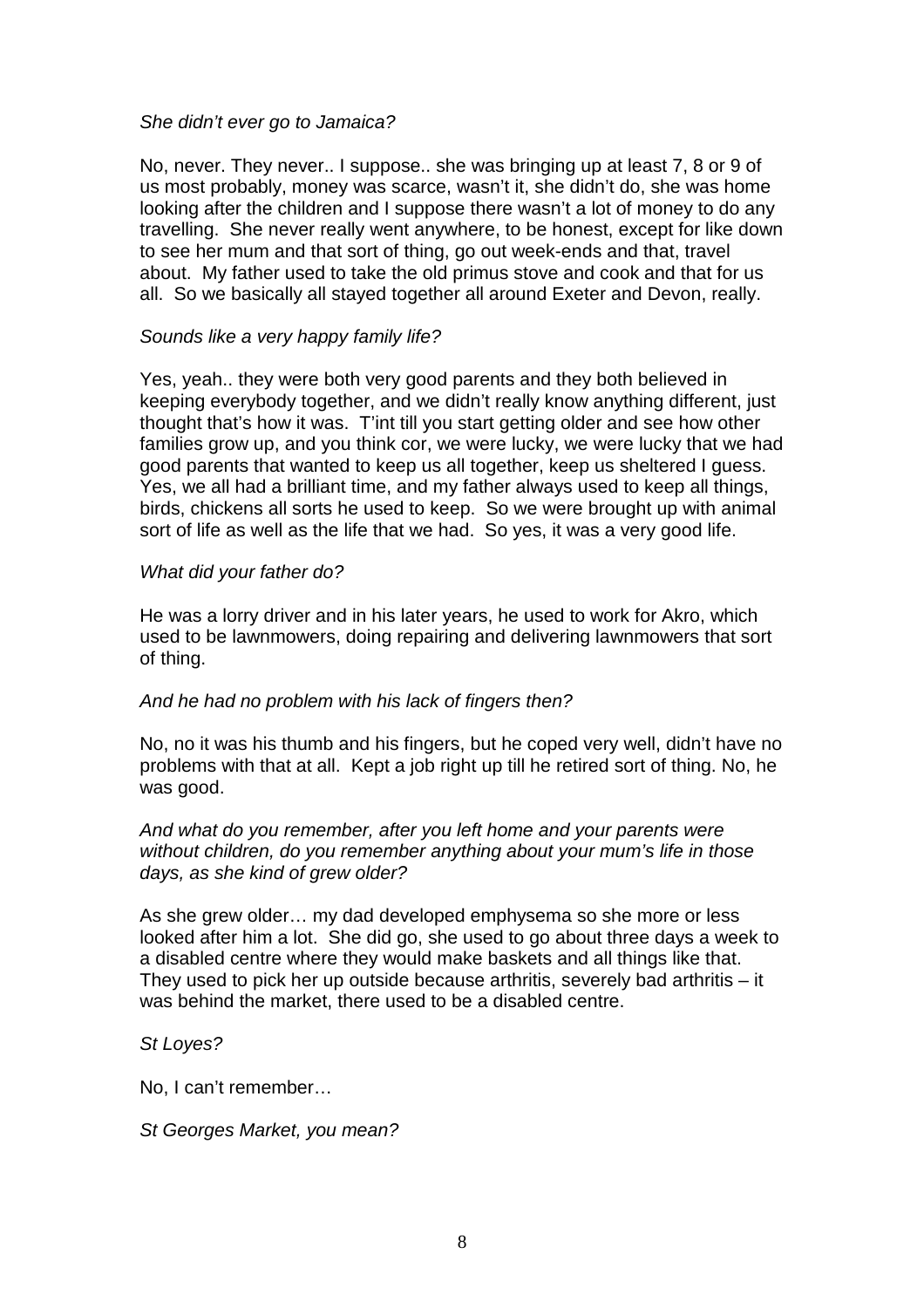Remember around there, there used to be a place there, and disabled people would go there. And she'd go there about three times a week and make baskets, make all sorts, just to get her out the house really basically. And she did that for quite a while really. Looking after my dad, that basically was, they didn't do much, didn't go very far. If they wanted to go anywhere obviously, we would take them. I was the oldest and my dad didn't want anybody else but me to do it – I don't know why, he was just like that. And then mum was exactly the same, so I did most of the ferrying to and fro, I don't know why, I've got brothers and sisters, do you know what I mean? So basically that was about it.

#### So the main, it sounds like most of her life was put into the family, that was after she met your dad and married, so really her life was about family?

Yes it was family, finishing off helping the last ones leaving of his lot and then having her own, she had 7 of us altogether, we were all premature, we were all 7 months babies, and she had us all at home, and they used to say to her, are you sure you don't smoke? But she never smoked or drank, because we were all 7 months babies. She had us all at home. But everything was around the home basically, she never had the urge to go anywhere. You know, I said to her: do you ever want to go anywhere, and she said: no I'm happy as I am. We often used to say to her "do you want to go on holiday" "no, no" she was happiest when she was home. And basically that was her life, finishing off the end of seeing my father's first family going off and then having seven of her own.

Do you think  $-1$  don't want to pry at all  $-$  do you think you family and your brothers and sisters, do you think you got an influence from that, in terms of what sounds like a very stable, loving family for you? Do you think that has gone through to your brothers and your nephews and nieces?

Yes, I think with us having a, that sort of family life, we are a lot closer, than a lot of families. We only know that because we've been out into the world now and we know what other families done, this sort of thing. But I think with the core being my mum like that, it has spread to all of us sort of thing. All family orientated sort of thing. Yes definitely.

### What do you think your mum would say about families, what do you think was her secret in terms of bringing up a family.

I'm not saving she was strict, but if she said something, that something went, sort of thing. My father, he was… yeah if he said something – they didn't have to shout, we sort of knew our place, if they said something, then we knew that was it. So they were firm in one way, but not strict strict, a little bit firm, keep us in our place sort of thing, and they were both like that. So I presume that's what helped us as well because we didn't, because they were quite firm, that's sort of come with us into our lives as well, being firm – not strict, just firm, if something's said, then that's it. I think that's what is was with mum, because she was very outgoing, out into the world, and she seemed to have that when she was younger and then all of a sudden she seemed to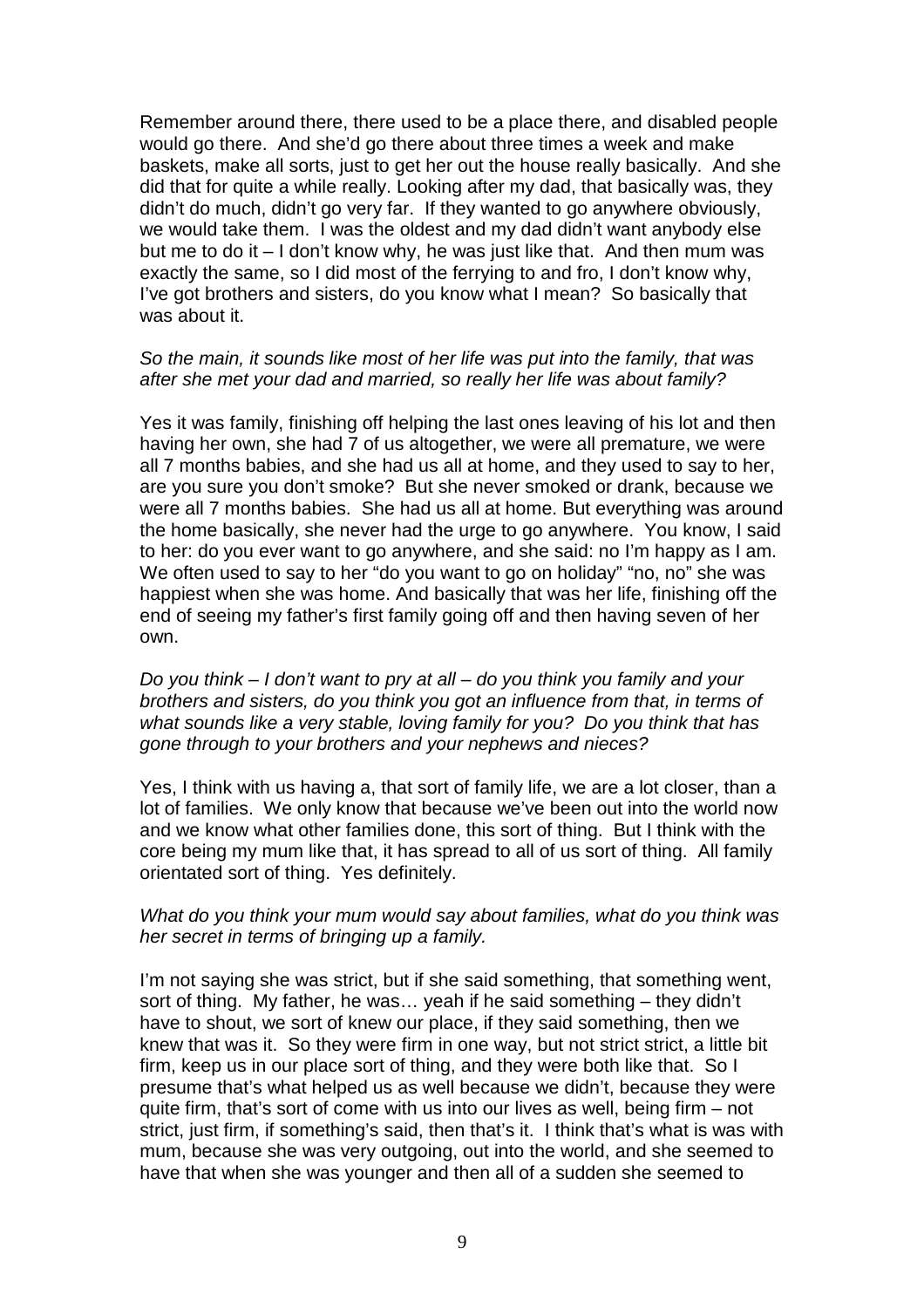want, she had the family life, and then she wasn't interested in going out anymore, she was happy, happiest being at home.

### She must have been so busy from the time she married your dad up until the youngest one left home which would have been, what, 1980 or something like that? Thirty years of…

Yes, because we had - the houses out in Burnthouse Lane, they just had a small kitchen and a front room, so my dad would be in the front room in his chair, nobody sat in that chair, that was my dad's chair, and he would sit there with the television, and then we'd have a table with stools out in the kitchen, and we'd all be forced on to these great long stools, we'd all be sat all close together, but that was our life, that's all we knew.

### And that was the lives of the people next door to you, everyone was like that?

Yes, because there were quite a few big families in they days, so everybody, you all mucked in, sort of slept top and tail, so that's what it was in they days, because they didn't have the rooms, and.

### How many bedrooms were there?

Three, so we girls used to sleep in one and the boys in the other one. You know like I said, we'd be top and tails. If the older ones, they were there at any point, that's how we managed, I remember that like yesterday, things that stick in your head.

### And that was a Council house, owned by the Council?

Yes.

### And it was comfortable enough, good enough?

Oh goodness gracious me yes, and the gardens were always large with council houses, you always got a lovely large garden, and that's where my dad used to have birds and he used to encourage us to keep mice and rabbits, everything, in that one garden. I know my mum used to get annoyed with us sometimes, because it used to be a nine minute wonder, we'd like 'em for a bit and then, you know, we couldn't be bothered. And she used to say: I'll get rid of them, and then we started toeing the line, we've got to do this because mum's going to get rid of them and we knew she would.

### And you didn't have any problems with foxes?

No, no we didn't and there was a large field just behind the estate, it's a great big park and that now where they play football and things like that, and it goes up to the bypass and hills and everything. But no, never did have any trouble with foxes – strange, isn't it? Because we do now, we have 'em walking around here now, so yes very strange. But yeah, I'm trying to think what else. We just thought we were just a normal family, mum and dad there all the time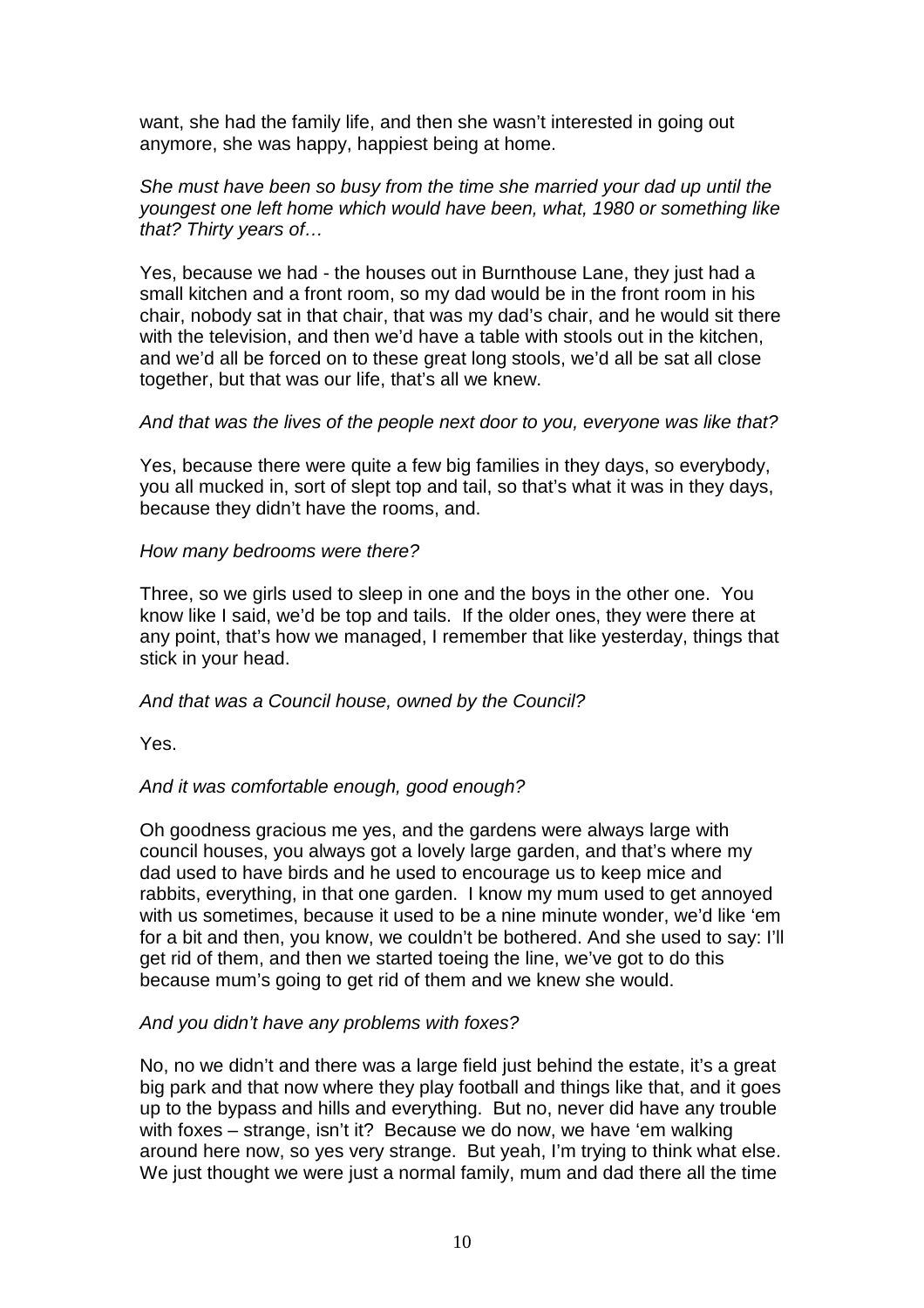– never on our own, mum and dad never left us on our own, they were there the whole time. And basically yes I believe it was a very good upbringing we all had, we were grateful for that. When we listen to other stories how people are brought up, we are quite lucky, we deem ourselves as being quite lucky.

# Absolutely.

So I can't think of…

# So generally just thinking about Exeter, you were born in Exeter, grown in Exeter, lived here all your life - what do you think of Exeter as a place?

I love Exeter. I can't see me ever moving anywhere else. My brother lives in Chudleigh, just outside of Exeter, but the rest of us all live in Exeter.

# And why do you love Exeter, Sue?

I don't know, I just like, I just love the place. I've been around a few places you know, when you travel you look around at a few places, but I just love it, everything's close on hand, everything is here that you could possibly want. It's getting better all the time, they're introducing more things, coming all the time. And just everything basically is here. I just love, I'm a bit of a townie, I suppose, I do like the town side of it. I think that's why my brother moved to Chudleigh, he's more country, but me I'm a townie and the rest of us are townies. But I do love Exeter for that, I suppose I've been born here, I've lived here all my life, I work here. One of my sons lives here, but my daughter emigrated to Canada

### Where?

Calgary. But she wouldn't go until my mum had passed. She didn't want to be that far away if anything happened to my mum. So she's been gone five years now, so it took her a while to get around to it because she's very family orientated as well. That's' what my Mum put into us, we put into them, hopefully. But yeh, I just love Exeter, can't see myself living anywhere else.

### Anything you dislike about Exeter?

No, not really, I can't think of anything I don't like. I presume living, everywhere got it's downside I suppose and if I asked somebody else who lives somewhere else: what's the disadvantage of living here? There isn't any, because there'd be disadvantages anywhere wouldn't there, but no I can't think of anything that would put me off, no.

### Is there anything else you want to tell us? About your family, your mum, your dad anything?

I'm just trying to think… what would you like to know. Would you want to know when she died?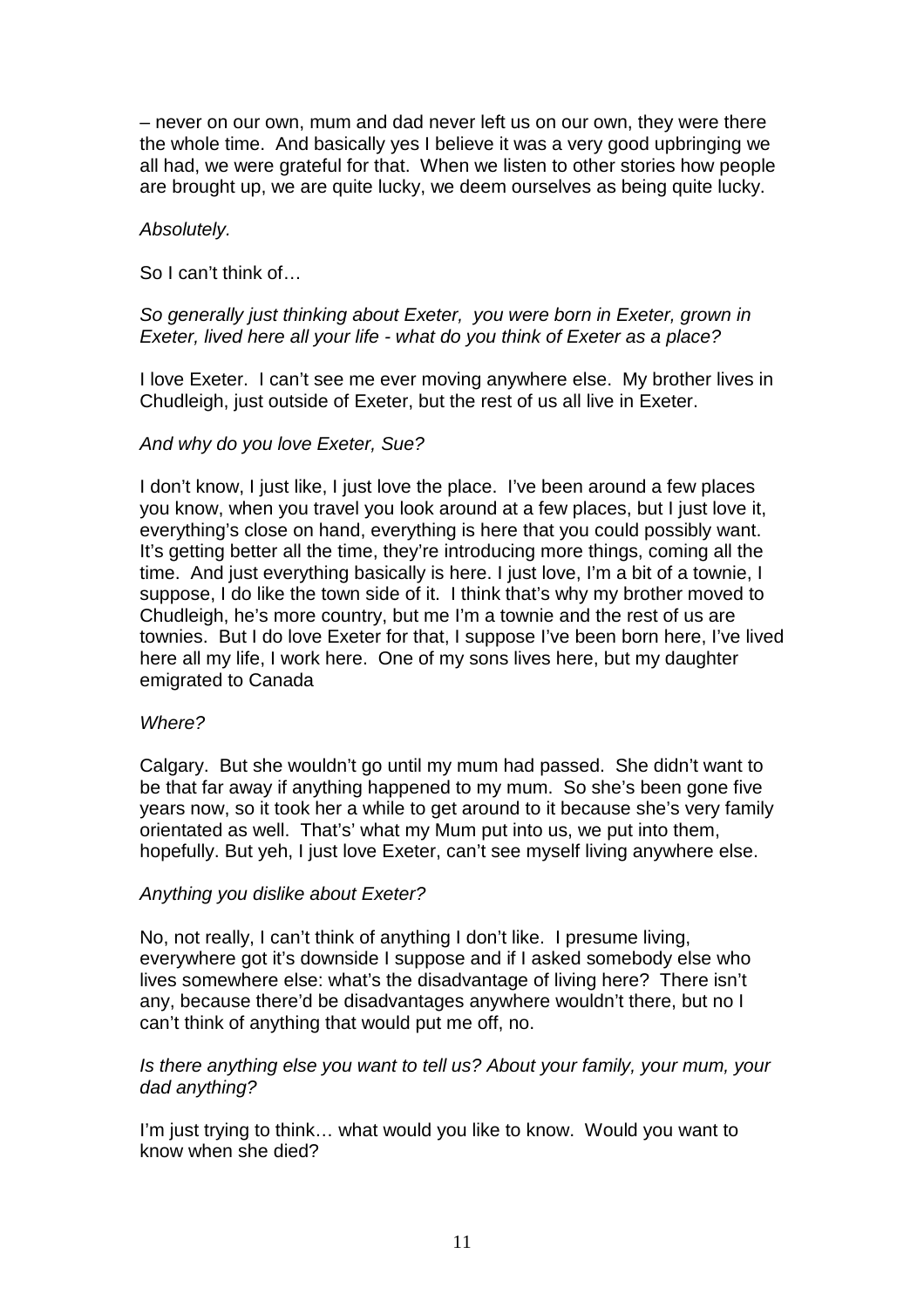### Oh yes please.

She died on June 16<sup>th</sup> 2002, and she was 85 years old. She died four days after her birthday. She was 85 on the 12<sup>th</sup> and she died on the 16<sup>th</sup>. We don't really know, they think it was something to do with her kidneys, she was in hospital.

# RD&E?

No, good grief, the one over… Whipton Hospital. They didn't really know, they thought it could have been cancer of the liver that she had, she was just fine one minute and she went downhill the next. They were doing tests obviously and all this sort of thing, and all of a sudden she just went really. They put a stent in to help her because she was in pain and she just sort of basically went downhill. They did want to do a post-mortem, and I said to them, would it bring her back and they said no. So I said leave it, it's not going to make any difference to us what she died of really, so I said no, she's been mucked around enough, I didn't want her mucked around any more and basically that was it really. I was on holiday in… where was I on holiday to? Fuerteventura with my daughter and my little grandson then, and they had to fly me back because she took a turn for the worse. We saw her… the thing was we booked the holiday and I said to her: mum I don't want to go, and she said I'd rather you went, so we did go and my sister rung me and told me she'd took a turn for the worst. So my daughter's husband and me came back, my daughter had to stay because my grandson had caught chicken-pox when he was over there so he couldn't fly, so my daughter couldn't come back and my brother also was in France so he didn't make it back in time either as well, the ferry was so booked. He didn't make it back. So it was a little bit of sadness around it because they couldn't make it for different reasons really. Because when we left she was fine, just [snaps fingers] like that. So basically that was it really, to be honest.

I'm trying to think if there was anything else. She lost my brother in 1990 he was only 36, 38, he had never been ill in his life, he'd been in apprenticeship since he was 15 at Vanborn and Radford, a garage up near the Exeter City football field. And he just couldn't breathe, they just didn't understand it because he was such a fit guy he had this apprenticeship at 15 and he just sort of went downhill. They took him into hospital, still didn't know what was wrong with him. They took him up to London and they think it was a sort of Leukaemia he had. We travelled up, mum wasn't very well, it hit her for six, he was her blue-eyed boy really, her son, her first son, and we travelled up there but by the time we got up there he'd had a blood clot, in his heart, they were lifting him out of bed, and so he was gone. So she was obviously, it knocked her for six, because he was – I know you're not supposed to have this in families, but he was, he was her favourite, yeh we all know that. And that did knock her for six, really knocked her for six. But other than that, I'm trying to think whether there was anything else.

He'd had a very sad life my brother, I haven't actually got the dates here but he was married to a young girl from the vicinity and he had a daughter, he had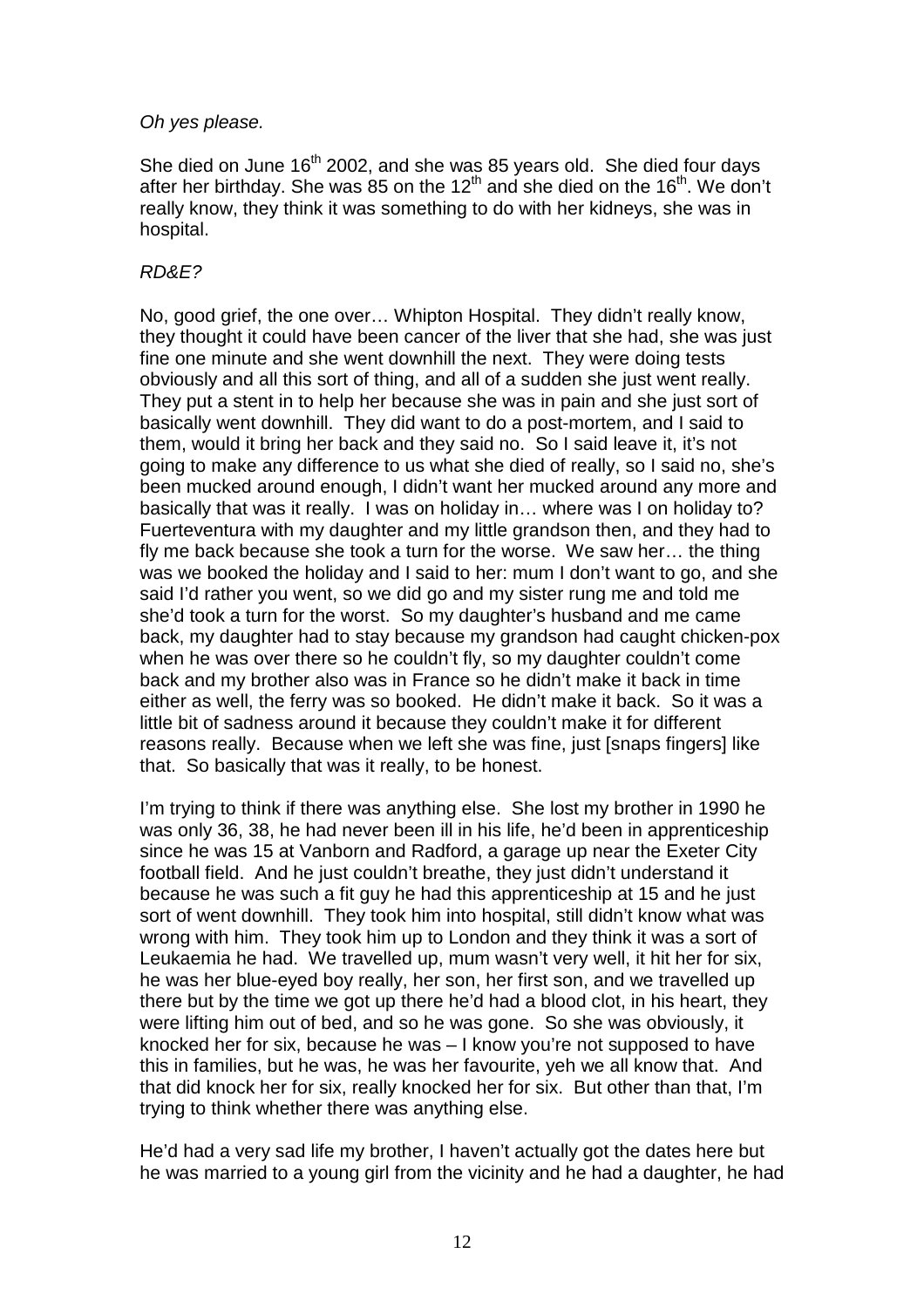two daughters, she went up to Grantham up in Lincolnshire to stay with her mum and that. I don't know they were sort of apart at the time and he had a.. she met this religious freak, he picked her up, picked the two children up from school, went the wrong way up the motorway and killed them all, killed the guy coming the other way as well. He was on his way home, this guy, and he just drove like that. So my brother'd had a very sad life, so maybe that's why my mum had a little bit more for him, but then he was the eldest boy, you know what I mean? So that rocked us all, but we were a very strong family, we all stuck together, I presume that's what kept us all going really, that we've all been there for each other. But I know that did knock my mum because he'd had that bad before and then he had this, and he'd just married again and the baby was about six weeks old when he died. I know… he'd managed to see his son, but that was about it.

She's had a hard life, you know what I mean, a very hard life, but she was a very happy woman, she was never miserable. Because one of the pictures that was in the paper was her standing by her front gate, and one of my little nephews is there with her and she was always smiling, you know, people used to go past, wave to her, they knew her, that's Mrs Hendy over there, you know what I mean, but yes she was always smiling. She had all this in her life and she was always smiling.

### Must have been a lot of people at her funeral, I imagine.

Oh, my goodness me, it was packed. We had the biggest part they had down at the crematorium, because some of them are a little smaller and we had the biggest one, they were all outside and everything. She had all her neighbours and everything come, she was very well liked.

#### And respected, by the sound of it.

Very well liked and respected, yes. I expect Olwyn would have told you that. Everybody used to think the world of her yes. Very good woman. She had a very hard life, but she seemed to enjoy what she had, and she said, you know, 85, get to 85, that was very good. I told her I wanted her to hang on to 100 so we could get the telegram from the Queen, because we've never seen one, would like to see one, but she said I wish I could. Basically that was it. But on top of this she had this arthritis, they wouldn't operate because she wasn't, never seemed to be well enough. But she was happy really, a very happy soul. She was always worrying about other people, because when she moved from that house they gave her a bungalow, near Arthur Roberts Home in Burnhouse Lane and there's some little bungalows there and they give her the end bungalow. There were people next to her that were in their '90s and she used to be running in and out. I mean I had a phone call from a lady across the road, this was about half past eleven at night and she said: I can see your mum outside, is she alright? And I said I think so and I drove over there, she was alright but the lady next door hadn't been very well and she wanted to have some air, so mum was sat out there with her. Never mind about her, she was sat outside with this lady whilst she weren't feeling very